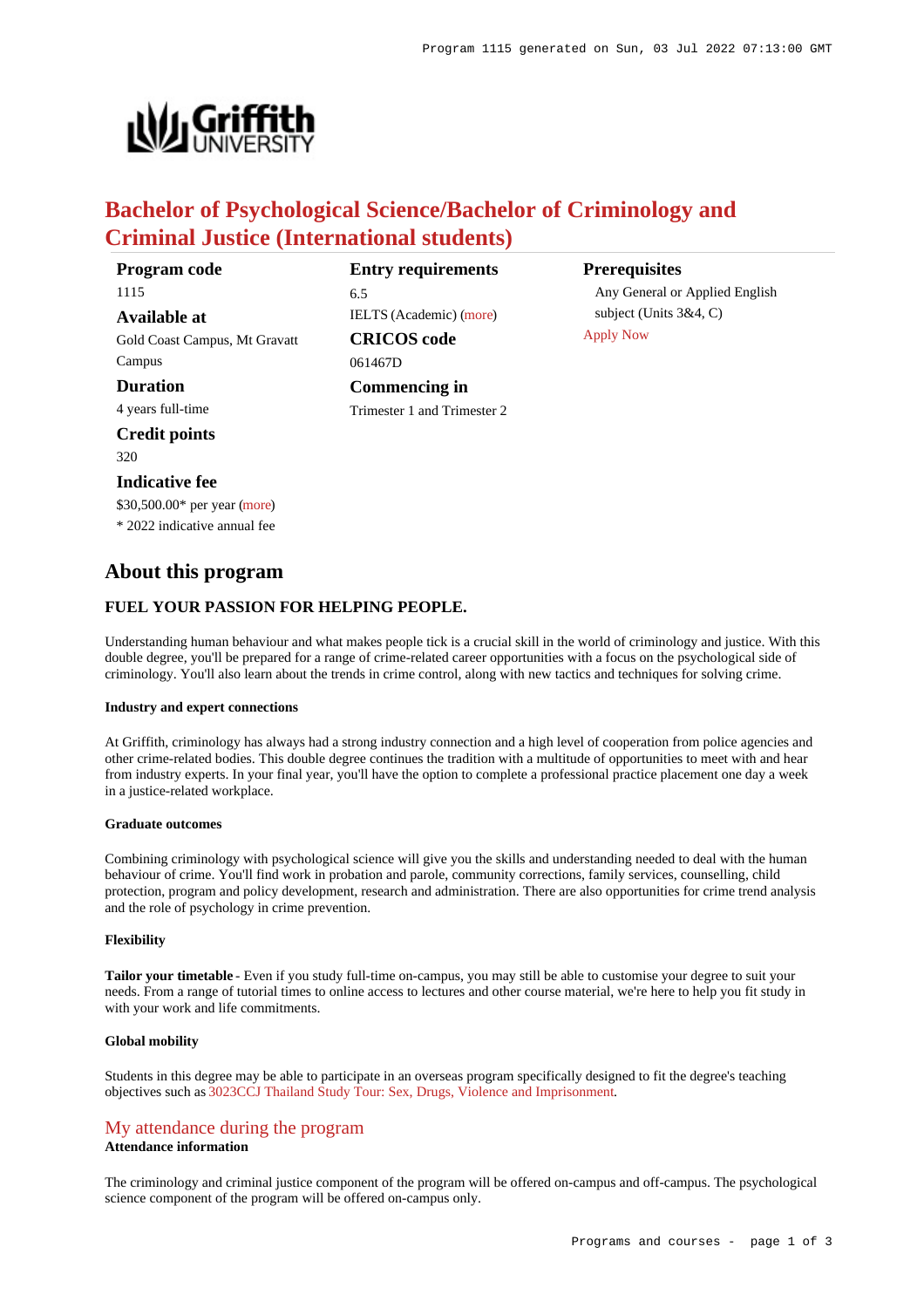Work-integrated learning activities integrate theoretical learning with its application in the workplace. The inclusion of workintegrated learning activities in the degree program demonstrates Griffith's commitment to preparing its graduates for success in their working life. In this program you will spend 100 hours in an organisational context completing a project for that organization through a field placement. In trimester two of your final year you can undertake this unpaid placement which will require one day a week attendance within an organization. Preparation for this course occurs during trimester one.

#### **Studying amid COVID-19**

The University's Mandatory COVID-19 Vaccination or Testing policy is under review and consultation and will be suspended from 14/4/2022. Please visit [Studying amid COVID-19](https://www.griffith.edu.au/coronavirus/studying-amid-covid-19) for more information.

If you are an International student on a student visa, you must ensure that you enrol in a way that will allow you to complete your enrolment within the expected program duration as stated on your Confirmation of Enrolment (CoE).

# [My career opportunities](https://www148.griffith.edu.au/programs-courses/Program/1115/Overview/International#opportunities)

#### **My career opportunities**

#### **Key employment sectors\***

- Public Administration and Safety
	- Policing and security
	- o Intelligence
	- Probation and parole
	- Government agencies
- Health Care and Social Assistance
	- Child protection
	- Mental health services
	- Social services
- Professional, Scientific and Technical Services
	- Criminology research organisations

#### **Potential job outcomes**

- Intelligence analyst
- Research analyst
- Project officer
- Criminal investigator
- Child Safety Officer
- Case Manager for Probation and Parole
- Provisional Psychologist Prisons

*\*Source: [Australian Government Job Outlook](https://joboutlook.gov.au/).*

# [Program accreditation](https://www148.griffith.edu.au/programs-courses/Program/1115/Overview/International#accreditation)

**Program accreditation**

The Bachelor of Psychological Science is accredited by the [Australian Psychology Accreditation Council \(APAC\)](https://www.psychologycouncil.org.au/APAC_accredited_psychology_programs_australasia).

# [Professional recognition](https://www148.griffith.edu.au/programs-courses/Program/1115/Overview/International#recognition)

# **Professional recognition**

As a Bachelor of Psychological Science graduate, you will be eligible for Affiliate Membership of the [Australian Psychological](http://www.psychology.org.au/) [Society](http://www.psychology.org.au/). Further study is required to qualify for provisional registration as a Psychologist.

Criminology graduates may be eligible to join the [Australian and New Zealand Society of Criminology \(ANZSOC\)](http://www.anzsoc.org/).

#### [What are the fees?](https://www148.griffith.edu.au/programs-courses/Program/1115/Overview/International#fees) **International students**

An International student is one who is not:

- an Australian or New Zealand citizen or
- a person who has Australian permanent resident status.

#### **Indicative annual tuition fee**

The indicative annual tuition fee is calculated based on a standard full-time study load which is usually 80 credit points (two full-time trimesters).

The indicative annual tuition fee is based on current conditions and available data and should only be used as a guide. These